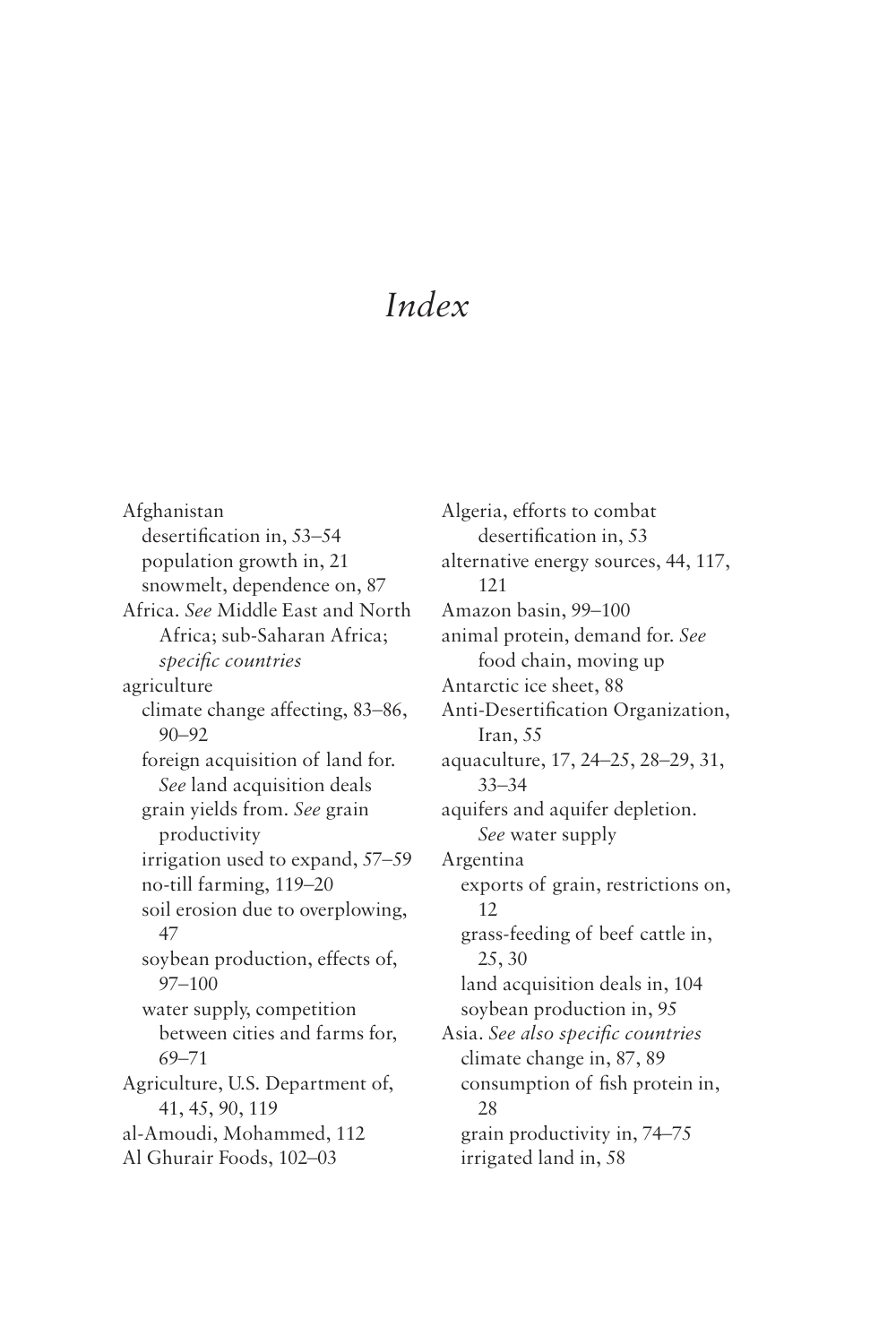Brazil

Asia *(continued)* land acquisition deals in, 104 population stabilization in, 18–19, 22 soil erosion in, 17, 18, 48, 53 Asner, Gregory, 85–86 Australian grain import negotiations with Yemenis, 12 automobiles. *See* motor vehicles Badain Jaran Desert, China, 49 Bangladesh population growth in, 19 sea level rise, threat of, 89 soil erosion and rising popula tion of grazing animals in, 53 Barringer, Felicity, 69–70 beef cattle, 25, 26, 30, 31, 33, 34 biofuels, 9–10, 36–44 biodiesel, 38–39, 42, 105 cellulose-based, 41–42 changes in motor vehicle efficiency and use and drop in demand for, 43–44, 116 climate change and emissions from, 42–43 energy efficiency of, 37–38, 39–40 ethanol, 36–38, 39, 43–44 government incentives for, 41, 42, 116 grain prices affected by, 37, 40–41 land acquisition deals for production of, 42, 101, 103, 104–05 oil prices and, 36–37, 40, 43 Bodélé Depression, Chad, 51 Borlaug, Norman, 75 Bossio, Deborah, 106 Bouteflika, Abdelaziz, 53

biofuels in, 36, 38 changes in animal protein consumption in, 31 grass-feeding of beef cattle in, 25, 30 land acquisition deals in, 104 population stabilization in, 19 soybean production in, 32, 95, 99–100 Briscoe, John, 69 Byerlee, Derek, 101 carbon taxes, 117 Caribbean, dust storms affecting, 51 cars. *See* motor vehicles cellulose-based biofuels, 41–42 Chad, Bodélé Depression in, 51 Chandler, Robert, 75 children education and health care, access to, 115–16 malnutrition and hunger, rising rates of, 8 milk, access to, 32 China fertilizer use in, 77 Geological Environment Monitoring Institute, 64 global warming in, 86–87, 91–92 grain productivity in, 10–11, 73, 74, 77–78, 80–82 grain self-sufficiency as goal in, 96–97 Great Famine of 1959–61, 96 irrigation in, 58 land acquisition deals of, 13, 102, 104, 108

limitations on rice production in, 118

moving up the food chain in, 9, 26–27, 28, 30, 33–34, 95 population stabilization in, 18–19, 22 soil erosion and dust bowls in, 48–50 soybeans and, 32, 92, 93–100, 104 water supply in, 10, 64–65, 68, 70 Chongqing Grain Group, 104 Citadel Capital, 111 climate change, 10–12, 83–92 agriculture and crop yields, effects on, 83–86, 90–92 biofuel emissions and, 42–43 drought caused by, 89–90 glacial melting and snowmelt, 86–89 grain productivity affected by, 83–86, 90–92 heat waves, extreme, 90–91 preventing food scarcity through climate stabilization measures, 116–18 rising average temperatures, 83–84 sea level rise, 88–89 wildfires, 90, 91 Colorado River, 68, 88 Congo, Democratic Republic of hunger, rising rates of, 8 land acquisition deals in, 112 Conservation Reserve Program, U.S., 5 coral reefs, dust storms affecting, 51 corn. *See* grain crop residues/roughage as animal feed, 33 cellulose-based biofuels, 41–42

crop yields. *See* grain productivity Crutzen, Paul, 42

Daewoo Logistics, 108 dairy products, 32–33 dam building and irrigation reducing riverine flows, 13, 62–63, 67–69 deforestation biofuel production and, 42 in early civilizations, 6 population growth and, 17–18 soil erosion and, 47, 54, 55–56 soybeans, expanded planting of, 99–100 wildfires, 90, 91 demographic transition, 20–23 Denmark, wind power in, 117 Department of Agriculture, U.S., 41, 45, 90, 119 Department of Energy, U.S., 88 desertification, 47, 48–49, 51–55 *Dirt: The Erosion of Civilization* (Montgomery), 46 drip irrigation, 118 drought caused by climate change, 89–90 dust bowls and dust storms, 47–51, 54–55, 89–90, 119 dwarf grain varieties, 75–76

East Asia climate change in, 89 population stabilization in, 18–19, 22 education birth rate and women's education levels, 20 preventing food scarcity through access to, 115–16 eggs and egg production, 30, 31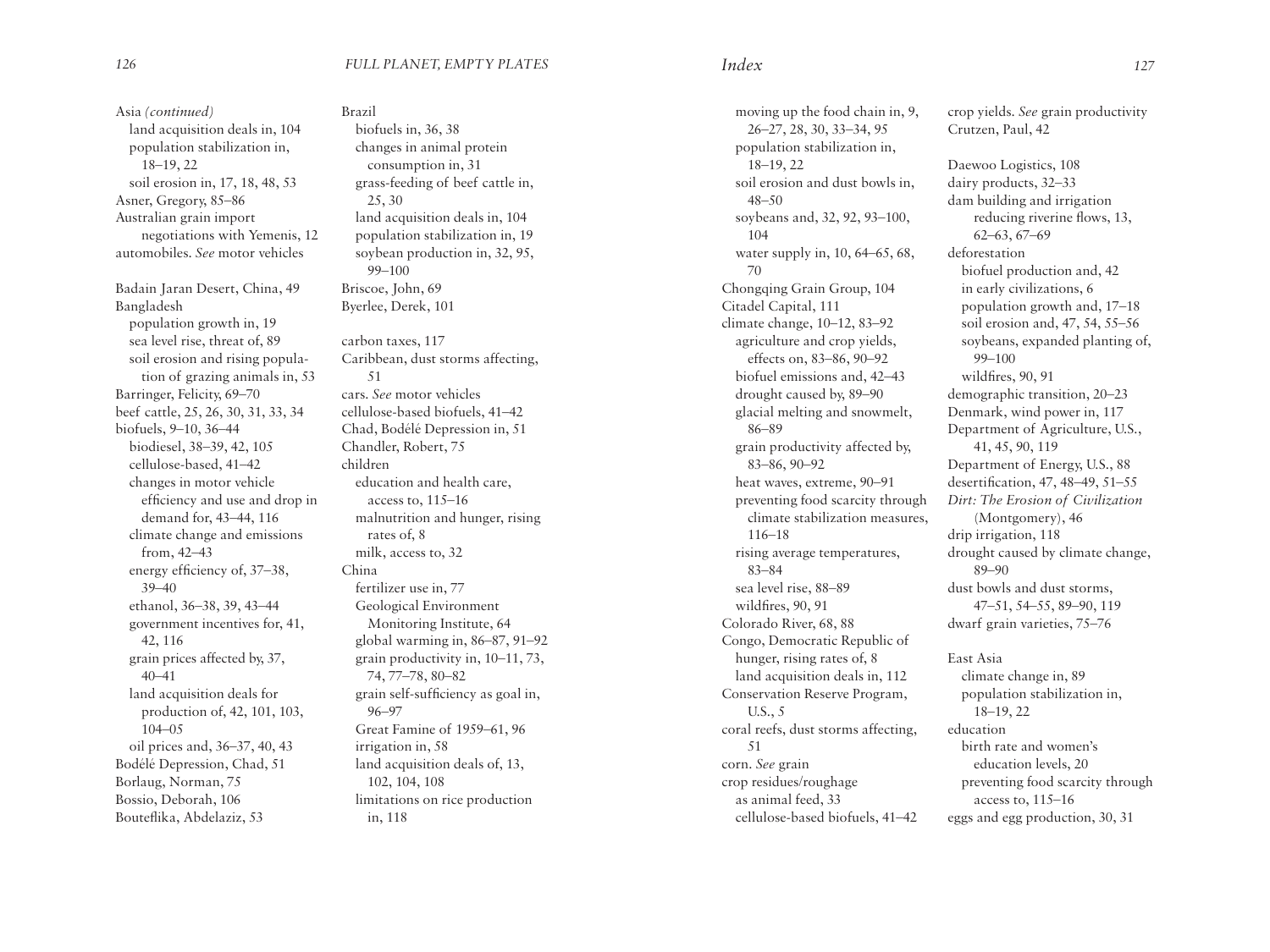Egypt ancient civilization and water supply in, 58 grain productivity in, 67–68 land acquisition deals in upstream countries affecting, 13, 67–68, 106 limitations on rice production in, 118 population growth in, 67–68 world grain price rise, 2007–08, 3 electric and hybrid motor vehicles, 44, 116, 118 Energy, U.S. Department of, 88 ethanol, 36–38, 39, 43–44. *See also* biofuels Ethiopia land acquisition deals in, 13, 67, 104, 106, 107, 110, 111, 112 population growth in, 20, 21 Europe. *See also specific countries* climate change in, 90 grain productivity in, 72–74, 79–80, 82 solar and wind power in, 117 European Environment Agency, 42 European Union, biofuel incentives in, 42, 105 exports of grain, restrictions on, 5–6, 12–13, 91, 92, 101

failing states, 21–23, 62, 112, 114 family planning services, 16, 19 farming. *See* agriculture fertilizer and grain productivity, 76, 77–78, 80, 81 fisheries and fish farming, 17, 24–25, 28–29, 31, 33–34 flood irrigation, 118 food chain, moving up, 9–10, 24–35

animal feed, problems and solutions regarding, 30–34, 93–95, 97 beef cattle, 25, 26, 30, 31, 33, 34 changes in animal protein consumption patterns, 25–29, 31, 34 eggs, 30, 31 fisheries and fish farming, 17, 24–25, 28–29, 31, 33–34 growth in demand for animal protein, 24–25 life expectancy and, 35 milk and dairy products, 32–33 population growth and, 17, 35 pork production, 25, 27, 30, 31, 95 poultry production, 26, 28, 30, 31, 34, 95 preventing food scarcity by reducing meat consumption, 116 soil erosion and rising popula tions of grazing animals, 25, 48, 52–53, 55 food scarcity, geopolitics of, 3–14 biofuels affecting, 9–10, 36–44. *See also* biofuels climate change and, 10–12, 83–92. *See also* climate change in earlier civilizations, 6, 45–46, 122 exports of grain, restrictions on, 5–6, 12–13, 91, 92, 101 grain productivity, 10–11, 72–82. *See also* grain productivity hunger, rising rates of, 7–8 land acquisition deals, 13, 101–13. *See also* land acquisition deals

moving up the food chain and, 9–10, 24–35. *See also* food chain, moving up overproduction and grain surpluses, 4–5 population growth and, 9–10, 15–23. *See also* population growth preventive measures, 114–23. *See also* preventing food scarcity soil erosion and, 10, 45–56. *See also* soil erosion soybeans, 93–100. *See also* soybeans water supply and, 10, 57–71. *See also* water supply world grain price rise, 2007–08, 3–4, 5, 40, 101 foodless days, incidence of, 8, 114 foreign acquisition of farmland. *See* land acquisition deals *Foreign Policy* Fund for Peace list, 21 forests. *See* deforestation France climate change in, 90 grain productivity in, 11, 48, 73, 79–80 Fraser, Barbara, 88 Frederiksen, Harald, 62 French, Howard, 50 furrow irrigation, 118 Ganges River basin and Delta, 86, 89 GEM BioFuels, 105 genetically modified grains, 76 Geological Environment Monitoring Institute, Beijing,

64

Geological Survey, U.S., 70

geopolitics of food scarcity. *See* food scarcity, geopolitics of Germany grain productivity in, 11, 74, 79–80 Max Planck Institute for Chemistry, 42 population stabilization in, 19 wind power in, 117 glacial melting and snowmelt, 86–89 global warming. *See* climate change Goudie, Andrew, 51 grain animal feed, problems and solutions regarding, 30–34 biofuels made from. *See* biofuels export restrictions, 5–6, 12–13, 91, 92, 101 indirect grain consumption, 30–32 overproduction and grain surpluses, 4–5 sea level rise and rice-growing river deltas, 89 self-sufficiency as goal in China and soybean shortfall, 96–97 soybean production increase, effects of, 98–100 water-efficient crops, encouraging use of, 118 world grain price rise, 2007–08, 3–4, 5, 40, 101 world grain stocks, rebuilding, 120 GRAIN (nongovernmental organization), 103 grain productivity, 10–11, 72–82 climate change affecting, 83–86, 90–92 climate change and, 11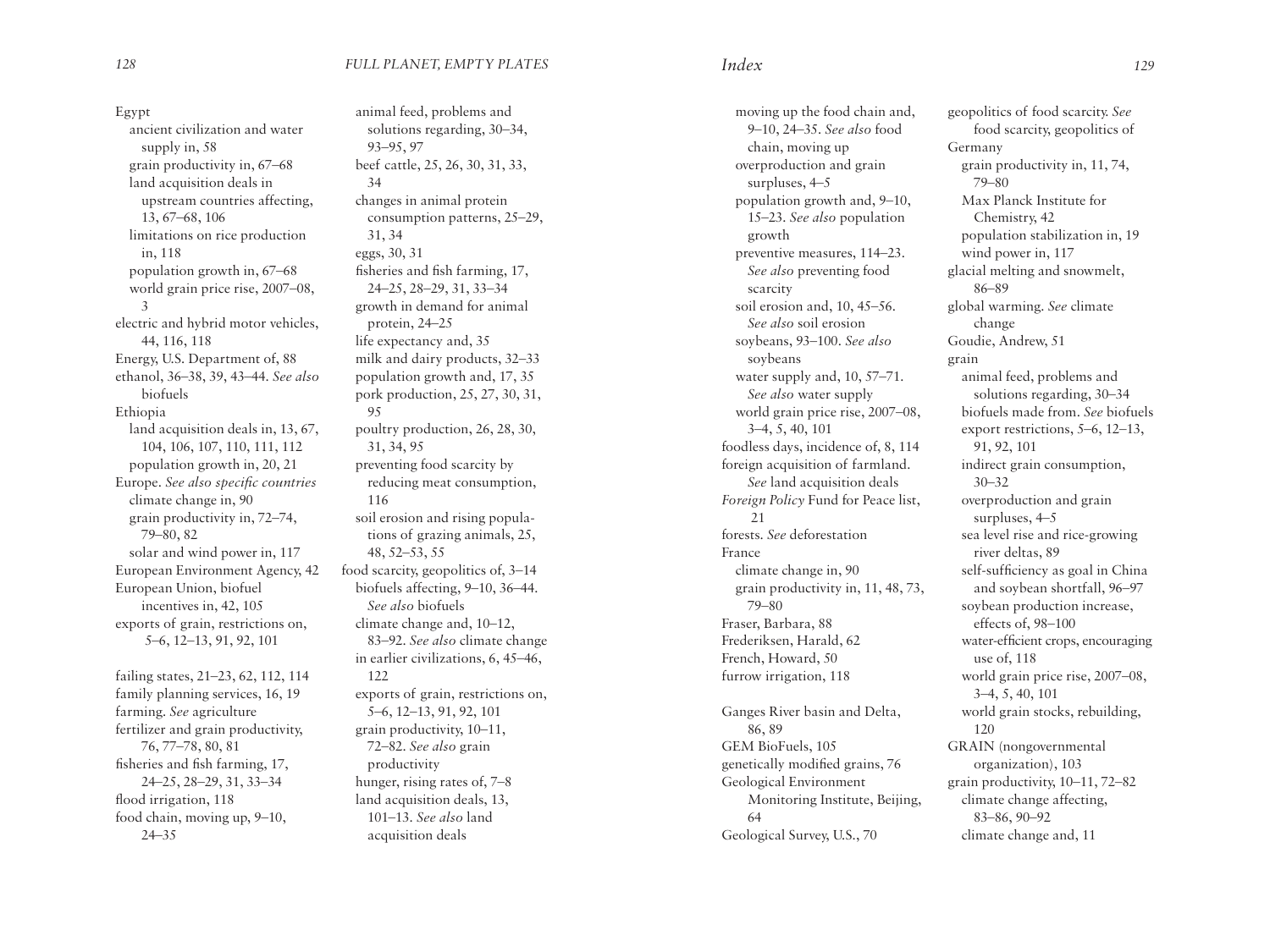grain productivity *(continued)* fertilizer use and, 76, 77–78, 80, 81 irrigation techniques improving, 76, 80 land acquisition deals and, 108 natural factors influencing productivity, 73–75 plant breeding and, 75–76 plateauing of, 79–82 productivity increases over twentieth century, 72–79 water supply affecting, 59–62, 67–68 grazing animals, rising populations of, 25, 48, 52–53, 55 Great Famine of 1959–61, China, 96 "green revolution," 75–76 Greenland ice sheet, 88–89 Grunwald, Michael, 55

## Haiti

soil erosion in, 56 world grain price rise, 2007–08, 3 He Qingcheng, 64–65 health care, access to, 115–16 Hong Kong, population stabilization in, 22 human rights issues with land acquisition deals, 106–08 hunger biofuel use and, 40–41 foodless days, incidence of, 8, 114 land acquisition deals and, 104, 107 rising rates of, 7–8, 114 hunter-gatherers, 24

hybrid and electric motor vehicles, 44, 116, 118 hybridized grains, 76 hydropower, 62, 67, 68 Hyundai Heavy Industries, 111

## India

climate change and glacial melting in, 86, 87 dairy industry in, 32–33 grain productivity in, 73, 74, 78 hunger, rising rates of, 7–8 irrigation in, 58 land acquisition deals of, 102, 107, 110 monsoon failure of 1965, 4 moving up the food chain in, 30, 32–33 National Dairy Development Board, 32 population growth in, 19 soil erosion in, 53 water supply in, 10, 65, 68–69, 70 Indian Space Research Organization, 53 Indian subcontinent. *See also* Bangladesh; India; Pakistan hunger, rising rates of, 7–8 population growth in, 19–20 indirect grain consumption, 30–32 Indonesia, geothermal energy in, 117 Indus River system, 68–69, 86 International Rice Research Institute, Philippines, 75–76, 85 International Water Management Institute, 65 investment opportunities, land acquisition deals as, 105–06, 110

Iran snowmelt, dependence on, 87 soil erosion in, 55 Iraq population growth in, 21 soil erosion and dust storms in, 54–55 water supply in, 62–63 irrigation. *See* water supply Italy climate change in, 90 life expectancy and animal protein consumption in, 35

## Japan

grain productivity in, 10, 11, 72, 75, 79, 81 population stabilization in, 18–19, 22 seafood, reliance on, 28, 30 soybean imports, 95 Jarian, Mohammad, 55 jatropha, as biofuel crop, 42, 105 Jordan, water supply in, 63

Karuturi Global, 110 Kazakhstan snowmelt, dependence on, 87 soil erosion in, 47–48 Kenya, geothermal energy in, 117 King Abdullah's Initiative for Saudi Agricultural Investment Abroad, 109 Kumtag Desert, China, 49 Kurien, Verghese, 32

land acquisition deals, 13, 101–13 for biofuels production, 42, 101, 103, 104–05 development and use of acquired land, 103, 109–11

displacement of local farmers and villagers by, 106–08 grain productivity and, 108 historical incidence of, 101 as investment opportunities, 105–06, 110 local economy and food supply, effects on, 111–12 local opposition to, 107–08, 112 location of acquired lands, 104 as modern phenomenon, 101–03 nongovernmental organizations challenging, 112–13 political instability threatening, 112 purposes of, 101, 103 water supply and, 67–68, 106 World Bank standards for, 112 Latin America. *See also specific countries* Amazon basin and *cerrado*, 99–100 land acquisition deals in, 104 population stabilization in, 19 snowmelt, glacial melt, and climate change in, 87–88 Lesotho, soil erosion in, 55 Liberia, land acquisition deals in, 105 Liebig, Justus von, 77 life expectancy and animal protein consumption, 35 livestock. *See* food chain, moving up Lobell, David, 85–86 Lowdermilk, Walter, 45

Madagascar, land acquisition deals in, 105, 108 Malawi, grain productivity in, 78, 108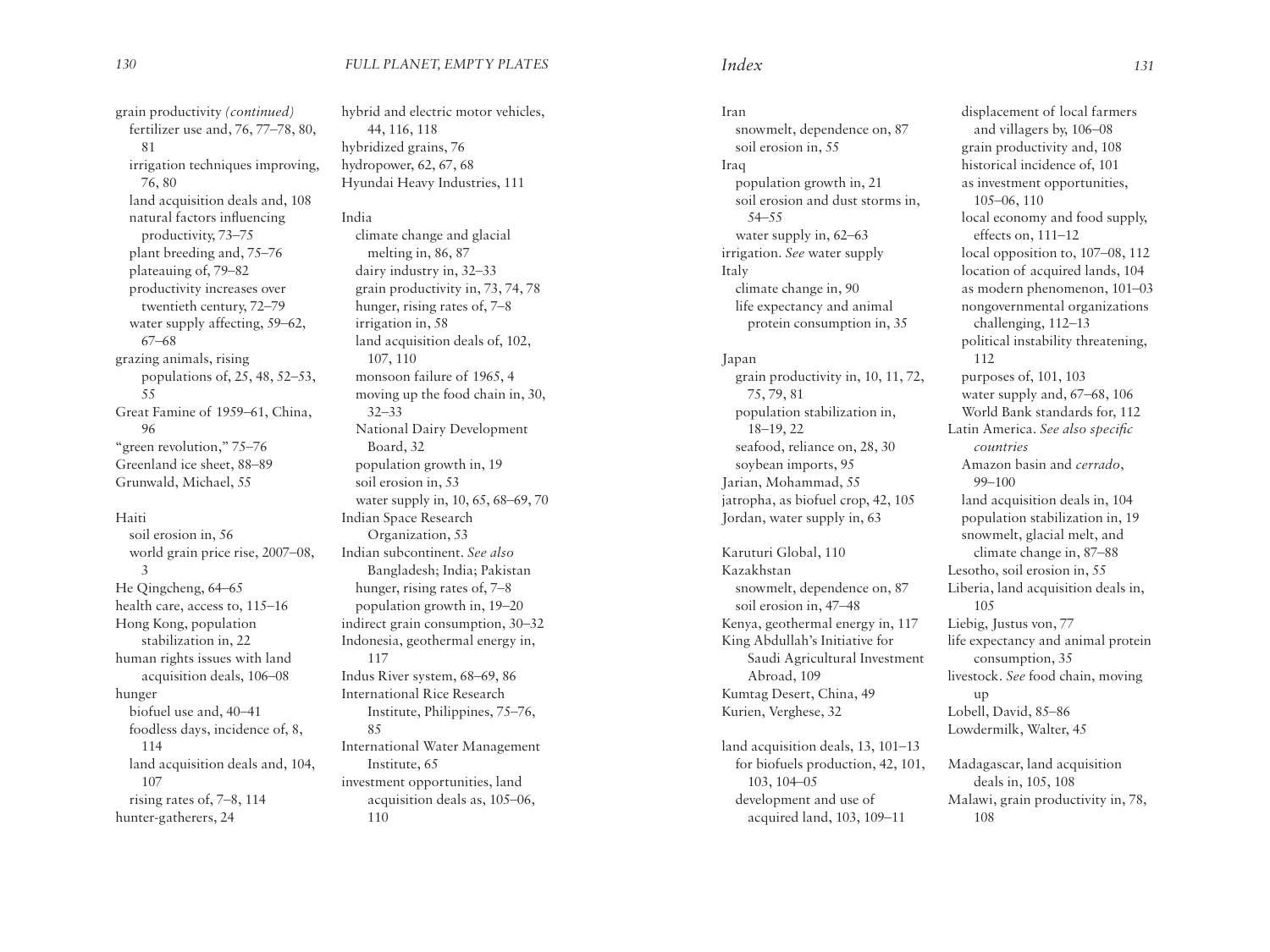Mali, soil erosion in, 53 malnutrition in children, 8 Mauritania, soil erosion in, 51 Max Planck Institute for Chemistry, Germany, 42 Mayan civilization, 6, 122 Mbaye, Fatou, 105 meat consumption. *See* food chain, moving up medical care, access to, 115–16 Mediterranean diet, 35 Mekong River basin and Delta, 68, 89 Mexico water supply in, 66 world grain price rise, 2007–08, 3 Middle East and North Africa. *See also specific countries* Arab Spring, 3 regional water supply problems in, 60–64, 71 milk and dairy products, 32–33 Mongolia, soil erosion in, 48, 49, 50, 55 Montgomery, David, 46 motor vehicles. *See also* biofuels electric and hybrid cars, 44, 116, 118 fuel efficiency of, 44 public transport alternatives to, 117–18 U.S. fleet, shrinkage of, 43, 118 Mufson, Steven, 64 National Academy of Sciences, U.S., 43, 89

National Center for Atmospheric Research, U.S., 89 National Dairy Development Board, India, 32

# Nigeria hunger, rising rates of, 8 population growth in, 20, 21 soil erosion and desertification in, 51–52 Nile River, 13, 58, 67–68, 106 Nile Waters Agreement, 67 no-till farming, 119–20 North Africa. *See* Middle East and North Africa North Korea population stabilization in, 18–19 soil erosion in, 55–56 Nossiter, Adam, 8 Notestein, Frank, 20

Oakland Institute, 107 Ochalla, Nyikaw, 107–08 oil palm trees, in biodiesel production, 39–40, 42, 105 overpumping. *See* water supply

## Pakistan

population growth in, 19, 20, 21 soil erosion in, 46–47, 53 water supply in, 69 Palanisami, Kuppannan, 65 palm oil, in biodiesel production, 39–40, 42, 105 Pearl Harbor attack (1941), American response to, 121–22 Peru hunger, rising rates of, 8 snowmelt, glacial melt, and climate change in, 87–88 Philippines climate change, agricultural effects of, 84 grain import negotiations, 12 International Rice Research

 Institute, 75–76, 85 land acquisition deals in, 108 political instability failing states, 21–23, 62, 112, 114 food scarcity leading to, 114 land acquisition deals threatened by, 112 population growth, 9–10, 15–23 animal protein stocks and, 17 demographic transition, 20–23 in developing countries, 19–21 exponential growth, projections regarding, 15–17 in failing states, 21–23 food-related consequences of, 15, 17–18 moving up the food chain and, 17, 35 soil erosion and, 17, 18 stabilizing, 16, 18–23, 115–16 water supply and, 17, 62–64, 67–68 pork production, 25, 27, 30, 31, 95 poultry production, 26, 28, 30, 31, 34, 95 poverty eradication, 115–16 preventing food scarcity, 114–23 biofuel incentives, canceling, 116 climate stabilization measures, 116–18 land acquisition deals, challenges to, 107–08, 112–13 meat consumption, reducing, 116 population stabilization, 115–16 poverty eradication, 115–16 security redefined to include food security, 121 soil erosion, controlling, 119–20 speed and simultaneous action

 required for, 115, 121–23 water productivity, increasing, 118–19 world grain stocks, rebuilding, 120 productivity issues. *See also* grain productivity soybeans, 98–99 water productivity, increasing, 118–19 public transport, 117–18 rangelands, 25, 46 rapeseed oil for biodiesel, 36 Registan Desert, Afghanistan, 54 Renewable Fuel Standard, U.S., 41 rice. *See* grain Rice University, Texas, 42 riverine flows, dam building and irrigation reducing, 13, 62–63, 67–69 Romm, Joe, 89–90 Roosevelt, Franklin D., 122 roughage/crop residues as animal feed, 33 cellulose-based biofuels, 41–42 Russia climate change in, 90–91 exports of grain, restrictions on, 12, 91

land acquisition deals in, 111 population stabilization in, 19 Virgin Lands Project (1954–60), soil erosion resulting from, 47–48

Saudi Arabia food-based depletion of water supply in, 60 land acquisition deals of, 13, 60, 102, 109–10, 111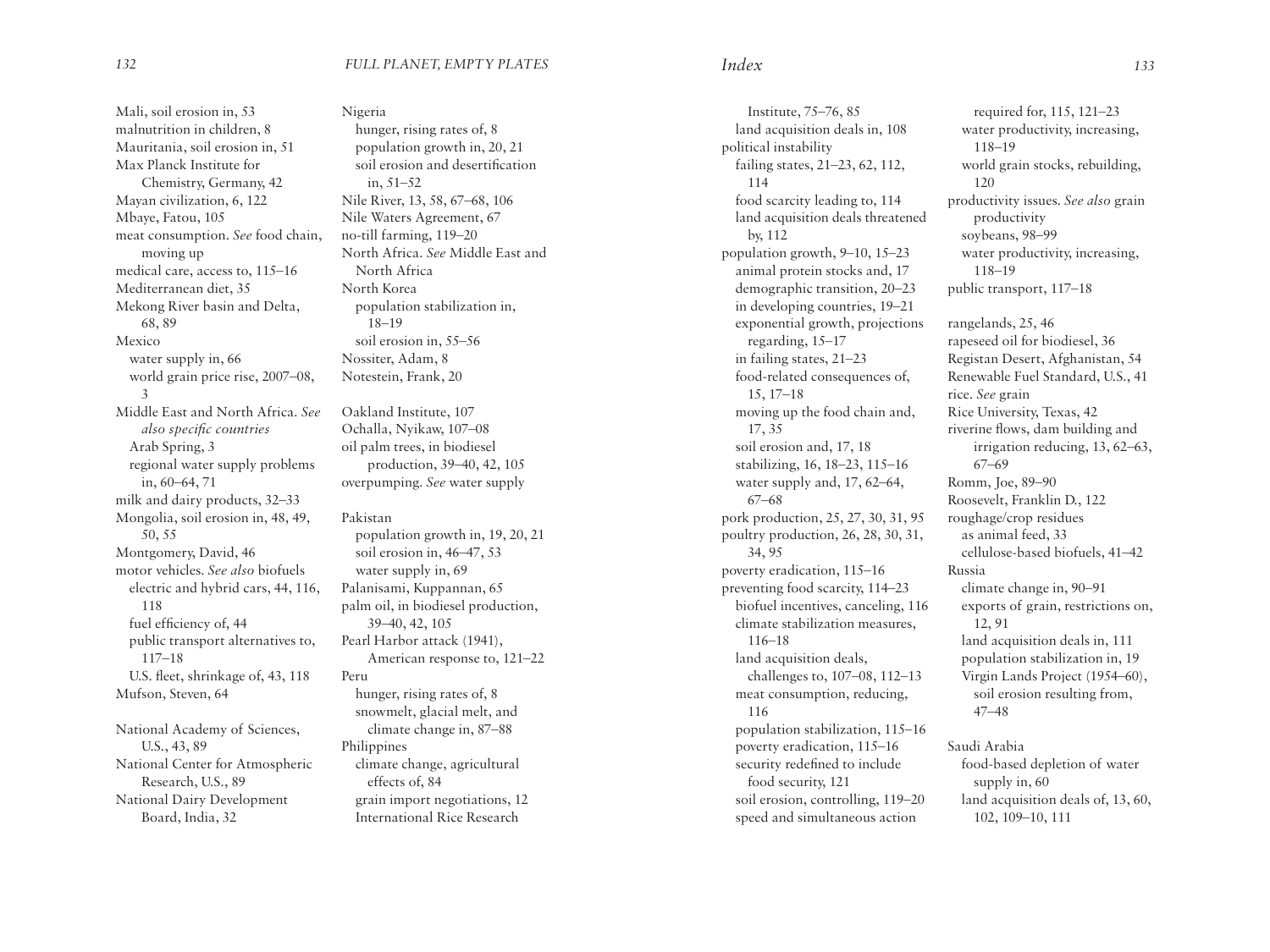Saudi Star Agricultural Development, 112 Save the Children, 8 Schoneveld, George, 104 sea level rise due to climate change, 88–89 security redefined to include food security, 121 Shah, Tushaar, 65 Sime Darby, 105 Singapore, population stabilization in, 22 snowmelt and glacial melting, 86–88 Soil Conservation Service, U.S., 119 soil erosion, 10, 45–56 causes of, 46–49 controlling, 119–20 deforestation and, 47, 54, 55–56 desertification, 47, 48–49, 51–55 dust bowls and dust storms, 47–51, 54–55, 89–90, 119 in earlier civilizations, 6, 45–46 grazing animals, rising populations of, 25, 48, 52–53, 55 population growth and, 17, 18 water supply and, 54 solar power, 117 Somalia, population growth in, 21 South Korea dust storms from China in, 50 grain productivity in, 10, 79, 81 land acquisition deals of, 13, 102, 108, 111 population stabilization in, 18–19, 22 South Sudan land acquisition deals in, 13, 67, 104, 106, 111, 112 population growth in, 68

water supply in, 67, 68 Southeast Asia, land acquisition deals in, 104 soybeans, 93–100 as animal feed, 31–32, 93–95, 97 for biodiesel production, 39 cooking oil from, 97 deforestation and expanded planting of, 99–100 direct human consumption of, 97 effects of increased world consumption of, 97–100 fertilizer use and, 78 land acquisition deals to produce, 104 productivity issues regarding, 98–99 worldwide demand and production, 93–97 sprinkler irrigation, 118 Steinbeck, John, 47 Stern, Sir Nicholas, 117 sub-Saharan Africa. *See also specific countries* grain productivity in, 78 hunger, rising rates of, 7 land acquisition deals in, 104, 105 population growth in, 19–20 soil erosion and dust bowls in, 48, 51–52 Sudan land acquisition deals in, 13, 67, 103, 106 population growth in, 68 water supply in, 67, 68 sugarcane, used in ethanol production, 36, 39 Sumerian civilization, 6, 56, 122 surface water, 58–59 Syria, water supply in, 62–63

Taiwan, population stabilization in, 18–19, 22 Taklimakan Desert, China, 49 Tanzania, population growth in, 21 tax system, climate stabilization through restructuring, 116–18 Tengger Desert, China, 49 Thailand and world grain price rise, 2007–08, 3 Thompson, Lonnie, 87–88 "tiger economies," 22 Tigris-Euphrates river system, 57, 62–63 Turkey, water supply in, 62–63 U.N. Environment Programme, 53–54 U.N. Food and Agriculture Organization, 112 U.N. Food Price Index, 1990–2012, 6–7 U.N. World Food Programme, 13, 41, 56, 104 United Arab Emirates, land acquisition deals of, 102–03 United Kingdom climate change in, 90 grain productivity in, 11, 73–74, 79–80 United Nations, population study by, 68 United States biofuels in, 36–38, 41, 43–44 climate change in, 11, 85–86, 88–92 exports of grain, restrictions on, 92 fertilizer use in, 77–78 grain productivity in, 11, 72–75, 77–78, 80, 82

indirect grain consumption in, 30 meat consumption, downturn in, 26–27, 34, 100 motor vehicle fleet, shrinkage of, 43, 118 overproduction and grain surpluses in last half of twentieth century, 4–5 Pearl Harbor attack (1941), American response to, 121–22 soil erosion in, 46, 47, 50, 119–20 soybean production and consumption in, 32, 93–95, 97–98, 99 water supply in, 10, 58, 65–66, 68, 69–70 wind power in, 117 urbanization competition between cities and farms for water, 69–71 fertilizer use and, 77 incentives for efficient water use, 118–19 U.S. Conservation Reserve Program, 5 U.S. Department of Agriculture, 41, 45, 90, 119 U.S. Department of Energy, 88 U.S. Geological Survey, 70 U.S. National Academy of Sciences, 43, 89 U.S. National Center for Atmospheric Research, 89 U.S. Soil Conservation Service, 119 Valero Energy Corporation, 43 vehicles. *See* motor vehicles Viet Nam, grain export

restrictions in, 12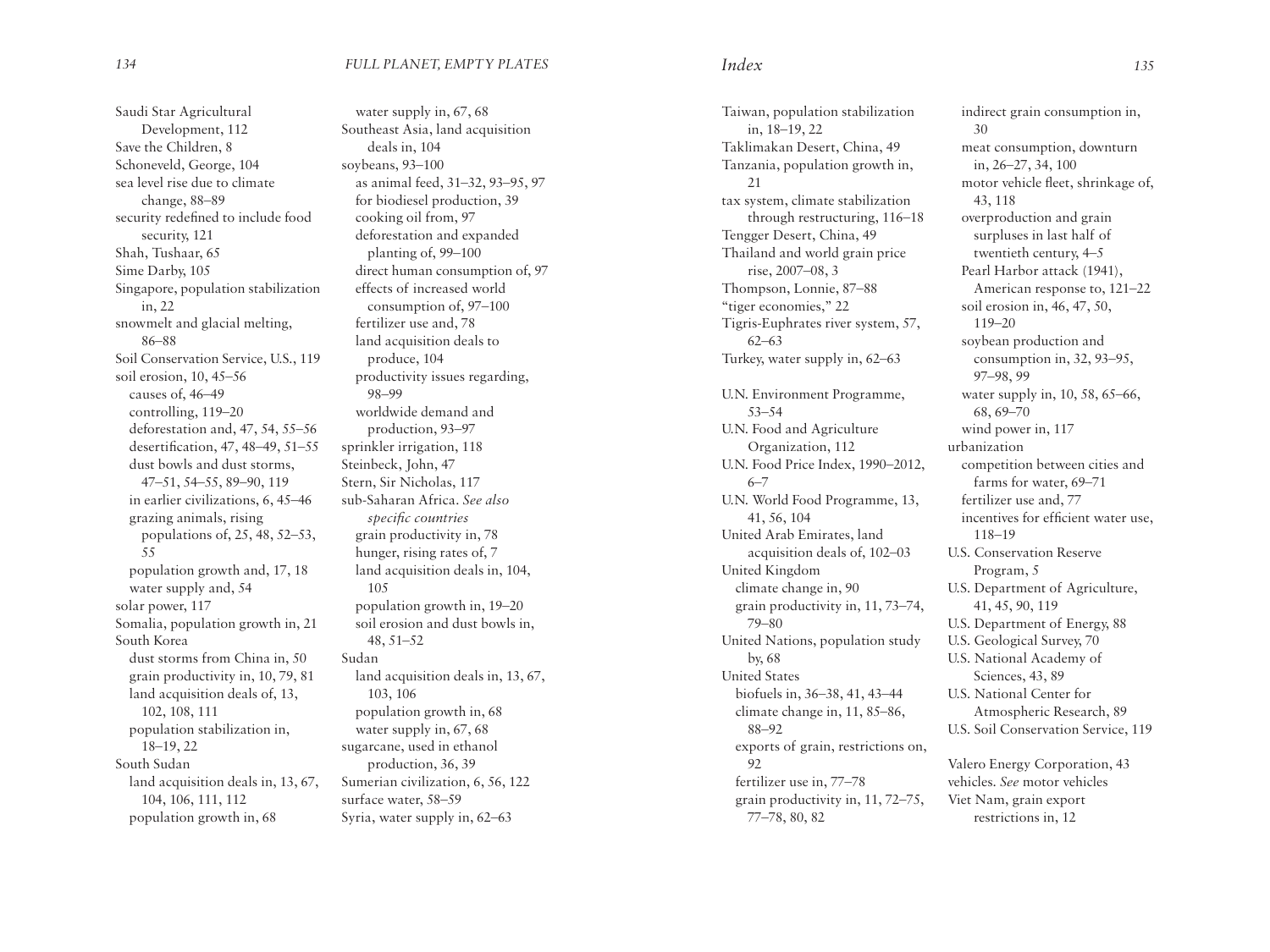Wali, Mohan, 85 Wang Tao, 48 water supply, 10, 57–71 amounts used in food production, 57 cities and farms, competition between, 69–71 climate change, 86–90 depletions of aquifers, 59–66 food production, use of irrigation to expand, 57–59 grain productivity, 59–62, 67–68, 76, 80 human need for, 57 hydropower and, 62, 67, 68 land acquisition deals and, 67–68, 106 population growth and, 17, 62–64, 67–68 pricing water to encourage conservation, 119 productivity, increasing, 118–19 rivers, dam building and irrigation reducing down stream flows of, 13, 62–63, 67–69

salt level rise in earlier civilizations, 6 soil erosion and, 54 Westerling, Anthony, 90 Western Europe. *See* entries at Europe wheat. *See* grain wildfires, 90, 91 wind power, 44, 117 World Bank, 10, 13, 69, 103, 112 World Glacier Monitoring Service, University of Zurich, 86

Yakima River Valley, Washington State, 88 Yangtze River basin, 86 Yao Tandong, 86–87 Yellow River basin, 86 Yemen food-based depletion of water supply in, 60–62 grain import negotiations, 12 population growth in, 62

# *Acknowledgments*

 As I have noted before, if it takes a village to raise a child, then it takes the entire world to produce a book of this scope. We draw on the work of thousands of scientists and research teams throughout the world. The book process ends with another international effort, this one by the teams who will translate it into dozens of languages.

The Earth Policy research team is led by Janet Larsen, our Director of Research. Janet is also my alter ego, my best critic, and a sounding board for new ideas. In researching for this book, the team combed through thousands of research reports, articles, and books—gathering, organizing, and analyzing information.

J. Matthew Roney—now a veteran of several book cycles—Sara Rasmussen, Emily Adams, and Brigid Fitzgerald Reading anchored the research effort, feeding me a steady stream of valuable data, sometimes finding data that I did not know existed. Intern Hayley Moller provided strong support with both data gathering and fact checking. Every research team member also reviewed and critiqued the manuscript as it evolved. I am deeply grateful to each of them for their unflagging enthusiasm and dedication.

Reah Janise Kauffman, our Vice President, not only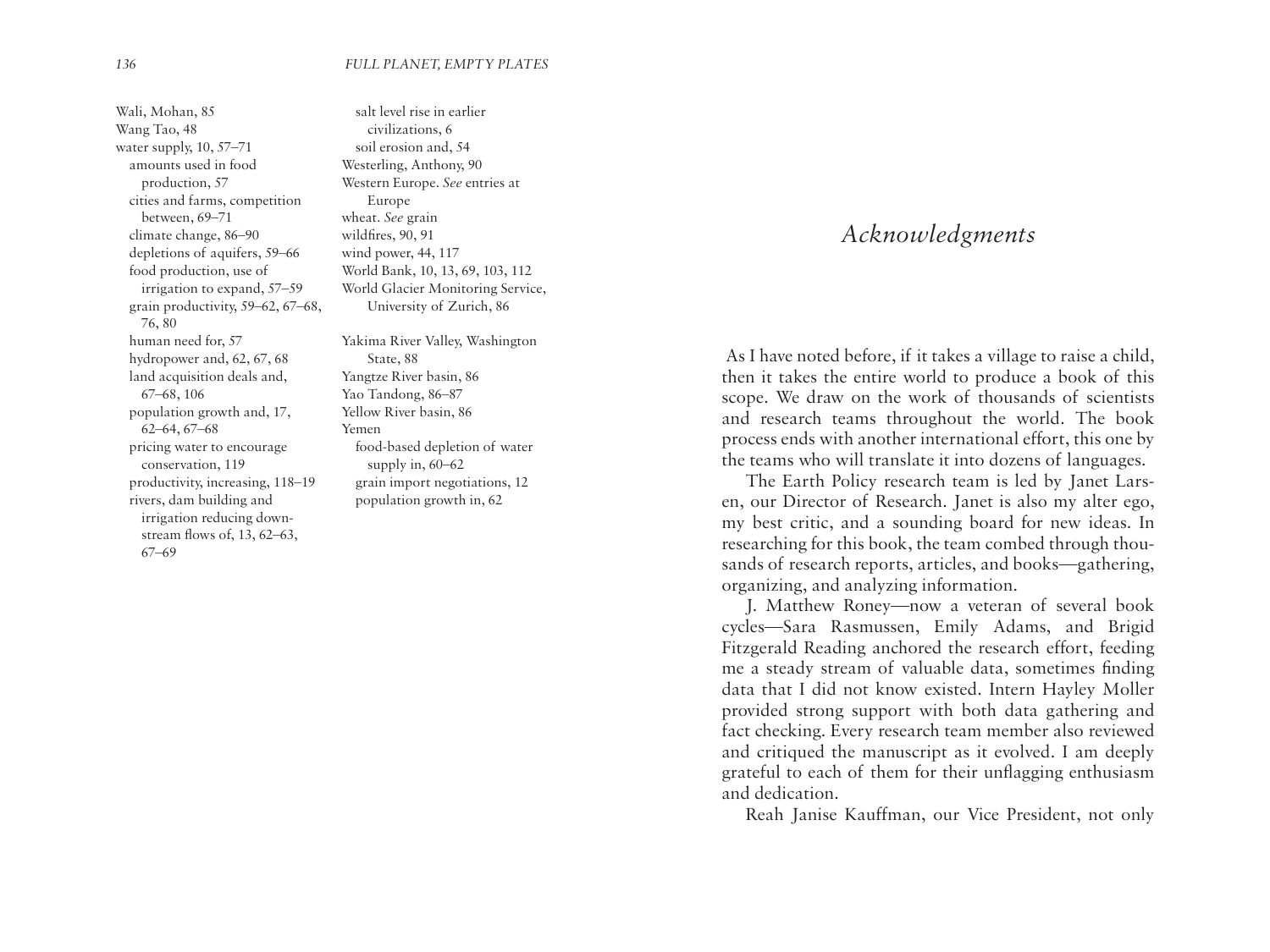manages the Institute, thus enabling me to concentrate on research, she also directs the Institute's outreach effort. This includes coordinating our worldwide network of publishers, organizing book tours, and working with the media. Her value to me is evidenced in our 26 years of working together as a team.

Millicent Johnson, our Manager of Publications Sales, handles our publications department and serves as our office quartermaster and librarian. Millicent cheerfully handles the thousands of book orders and takes pride in her one-day turnaround policy.

Julianne Simpson, Web Communications Coordinator, replaced Kristina Taylor, who moved on to new challenges while the book was in process. Julianne assisted Reah Janise in planning our web outreach strategy.

My thanks also to individuals who were particularly helpful in providing specific information: Ruba Al-Zu'bi, Aiguo Dai, Klaus Deininger, Rolf Derpsch, Bernard Francou, Harald Frederiksen, Claudia Ringler, William Ryerson, Laura Schafer, John Sheehy, Lakshmi Siva, Lonnie Thompson, Wang Tao, Hodan Farah Wells, and Yao Tandong.

For this book, we had only one outside reviewer, Maureen Kuwano Hinkle, who drew on her 26 years of work experience on environmental issues in agriculture when reviewing an early draft.

As always, we are in debt to our editor, Linda Starke, who brings over 30 years of international experience in editing environmental books and reports to the table. She has brought her sure hand to the editing of not only this book but all my books during this period.

The book was produced in record time thanks to the conscientious efforts of Elizabeth Doherty, who prepared the page proofs under a very tight deadline. And the index was quickly and ably prepared by Kate Mertes.

We are supported by a network of dedicated translators and publishers in some 30 languages, including all the major ones. In addition to English, our books appear in Arabic, Bulgarian, Catalan, Chinese, Croatian, Danish, Dutch, Farsi, French, German, Greek, Hindi, Hungarian, Indonesian, Italian, Japanese, Korean, Marathi, Norwegian, Polish, Portuguese, Romanian, Russian, Slovenian, Spanish, Swedish, Thai, Turkish, and Vietnamese.

These translations are the work of numerous environmentally committed individuals around the world. In Iran, the husband and wife team of Hamid Taravati and Farzaneh Bahar, both medical doctors, head an environmental NGO and translate EPI's publications into Farsi.

In China, Lin Zixin, who has arranged for the publication of my books in Chinese for nearly 30 years, enlisted the Shanghai Scientific & Technological Education Publishing House for *Plan B 4.0* and *World on the Edge*.

In Japan, we have the good fortune of having two organizations publish our works. Soki Oda, who started Worldwatch Japan some 20 years ago, has led our publication efforts, arranging excellent book promotional media interviews and public events. Our longtime supporter Junko Edahiro translated *World on the Edge*, which was published by Diamond.

Gianfranco Bologna, head of WWF-Italy, with whom I've had a delightful relationship for 34 years, arranges for publication of our books in Italy, mainly through Edizioni Ambiente, Italy's premier environmental publishing house.

In Romania, we are aided by former President Ion Iliescu, who started publishing our books 24 years ago when he headed the publishing house Editura Tehnica. Now he often personally launches our books in Romania, ably aided by Roman Chirila of Editura Tehnica.

In Turkey, TEMA—the leading environmental NGO,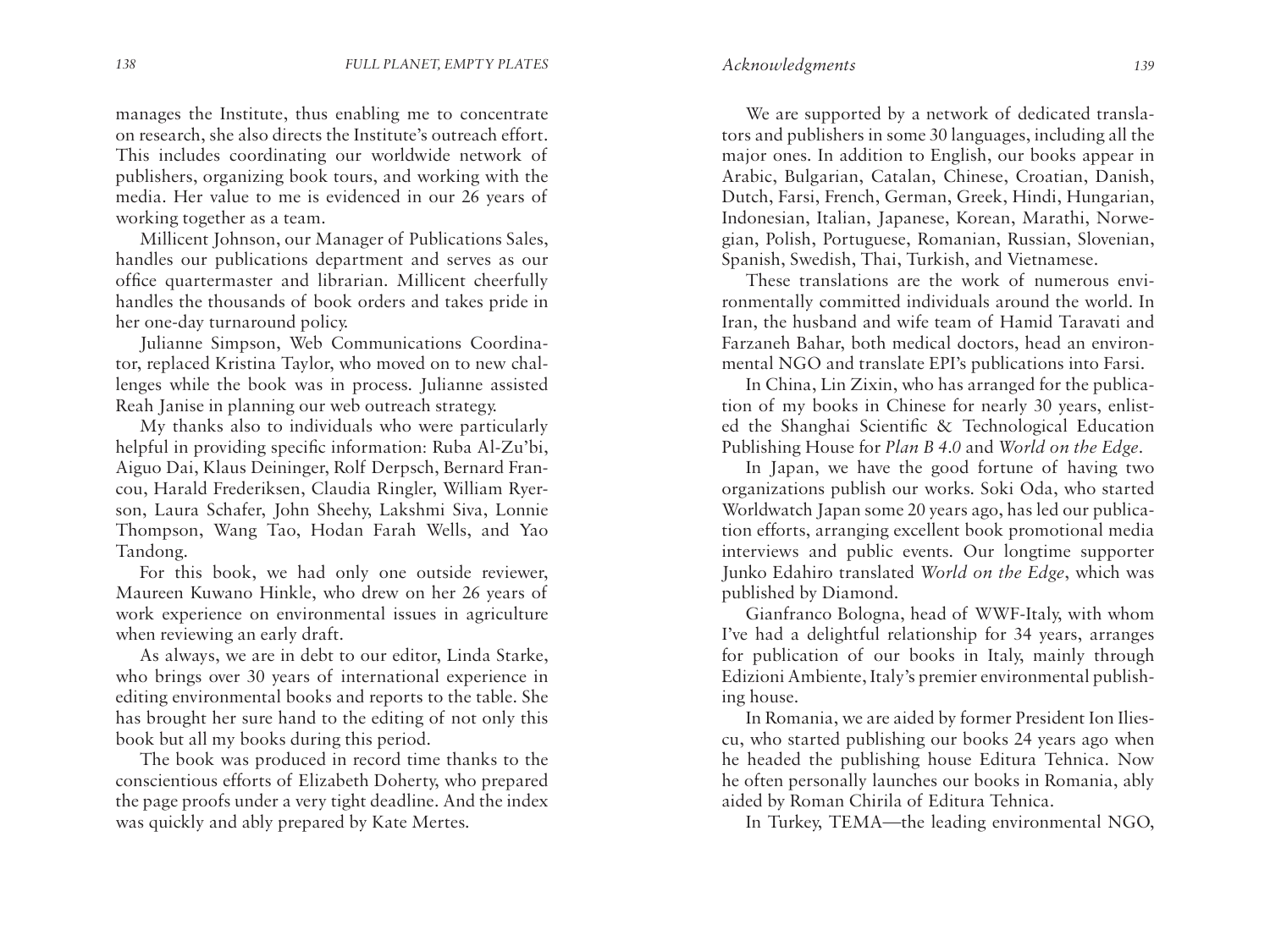which coordinates a national tree planting program—has published my books for many years.

In South Korea, Yul Choi, founder of the Korean Federation for Environmental Movement and now head of the Korea Green Foundation, has published my books and oversees their launching through Doyosae Books Co.

Most remarkable are the individuals who step forward out of seemingly nowhere to publish and promote our books. For instance, Lars and Doris Almström have now translated and published three editions in the *Plan B* series in Sweden. David Biro, a school teacher, has translated the same editions into Hungarian. Boksmia has produced two Norwegian editions, while Paper Tiger has produced three Bulgarian editions.

Pierre-Yves Longaretti and Philippe Vieille in France translated *Plan B 2.0* and then engaged publishing giant Calman-Lévy. For *World on the Edge*, they worked with publisher Rue de l'Echiquier.

In Brazil, Edoardo Rivetti teamed up with Ricardo Voltolini and Bradesco Bank to publish *Plan B 4.0* in record time. He has since also published *World on the Edge*.

The Spanish editions of the *Plan B* series have been spearheaded by Gilberto Rincon of the Centre of Studies for Sustainable Development in Colombia.

New publishers include Poduzetnistvo Jakic doing a Croatian edition of *Plan B 4.0* and, for *World on the Edge*, Maurits Groen MGMC producing the Dutch edition, Chroniko producing the Greek edition, and Hanh Lien doing a Vietnamese translation.

We are also indebted to our funders, including the Foundation for the Carolinas; the United Nations Population Fund; and the Farview, Laney Thornton, Shenandoah, Wallace Genetic, and Weeden foundations. A very special thanks to retired Air Force Colonel Henry Ingwersen, who at age 90 donated his life savings to the Institute.

Earth Policy is also supported by individual donors. I would like in particular to thank the following for their major contributions: Patricia Anderson in memory of Ray Anderson, Charles Babbs, James Dehlsen, Junko Edahiro & Rich Oda, Sarah Epstein, Judith Gradwohl, Richard Haylock, Maureen Kuwano Hinkle, Sudhanshu Jain, Betty Wold Johnson, Giuseppe LaManna, William Mansfield, John McBride, Scott & Hella McVay, Mary Morse & James McBride, Sharon Nolting, Christopher Quirk, Michael Richtsmeier & Carol Daly, John B. Robbins, Roger & Vicki Sant, Peter Seidel, Sarah Sponheim, Emily Troemel, and Jeremy Waletzky.

Finally, my thanks to the team at W. W. Norton & Company: Amy Cherry, our book manager; Louise Mattarelliano, who put the book on a fast-track production schedule; Chin-Yee Lai, book jacket designer; Bill Rusin, Marketing Director; and Drake McFeely, President, with special thanks for his support. It is a delight to work with such a talented team and to have been published by W. W. Norton for more than 30 years.

And thanks to you, our readers. In the end, the success of this book depends on you and your active involvement in reaching its goals.

Lester R. Brown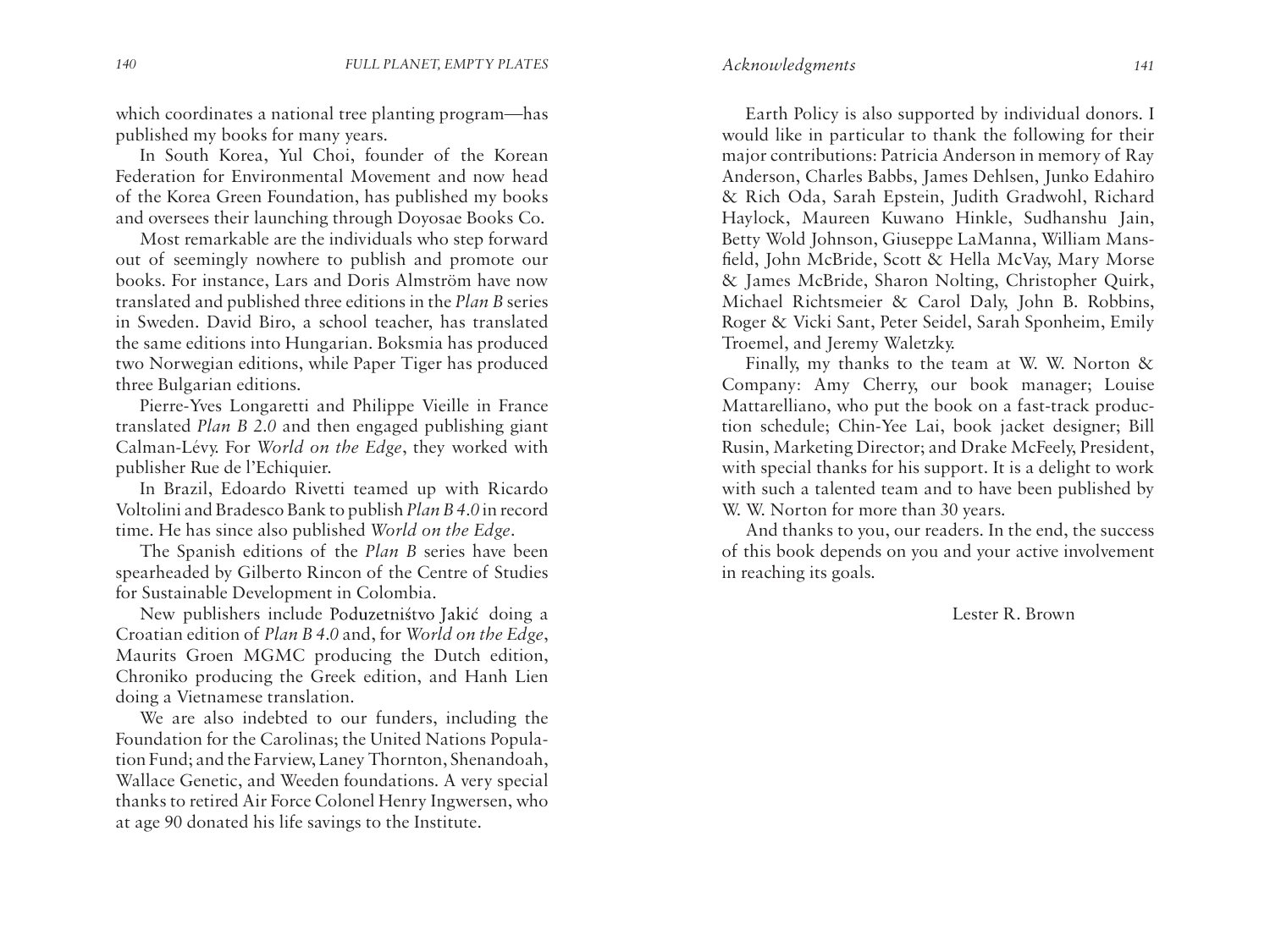# *About the Author*

Lester R. Brown is President of Earth Policy Institute, a nonprofit, interdisciplinary research organization based in Washington, D.C., which he founded in May 2001. The purpose of the Earth Policy Institute is to provide a plan for sustaining civilization and a roadmap of how to get from here to there.

Brown has been described as "one of the world's most influential thinkers" by the *Washington Post*. The *Telegraph of Calcutta* called him "the guru of the environmental movement." In 1986, the Library of Congress requested his papers for its archives.

Some 30 years ago, Brown helped pioneer the concept of environmentally sustainable development, a concept embodied in Plan B. He was the Founder and President of the Worldwatch Institute during its first 26 years. During a career that started with tomato farming, Brown has authored or coauthored many books and been awarded 25 honorary degrees. With books in more than 40 languages, he is one of the world's most widely published authors.

Brown is a MacArthur Fellow and the recipient of countless prizes and awards, including the 1987 United Nations Envi-